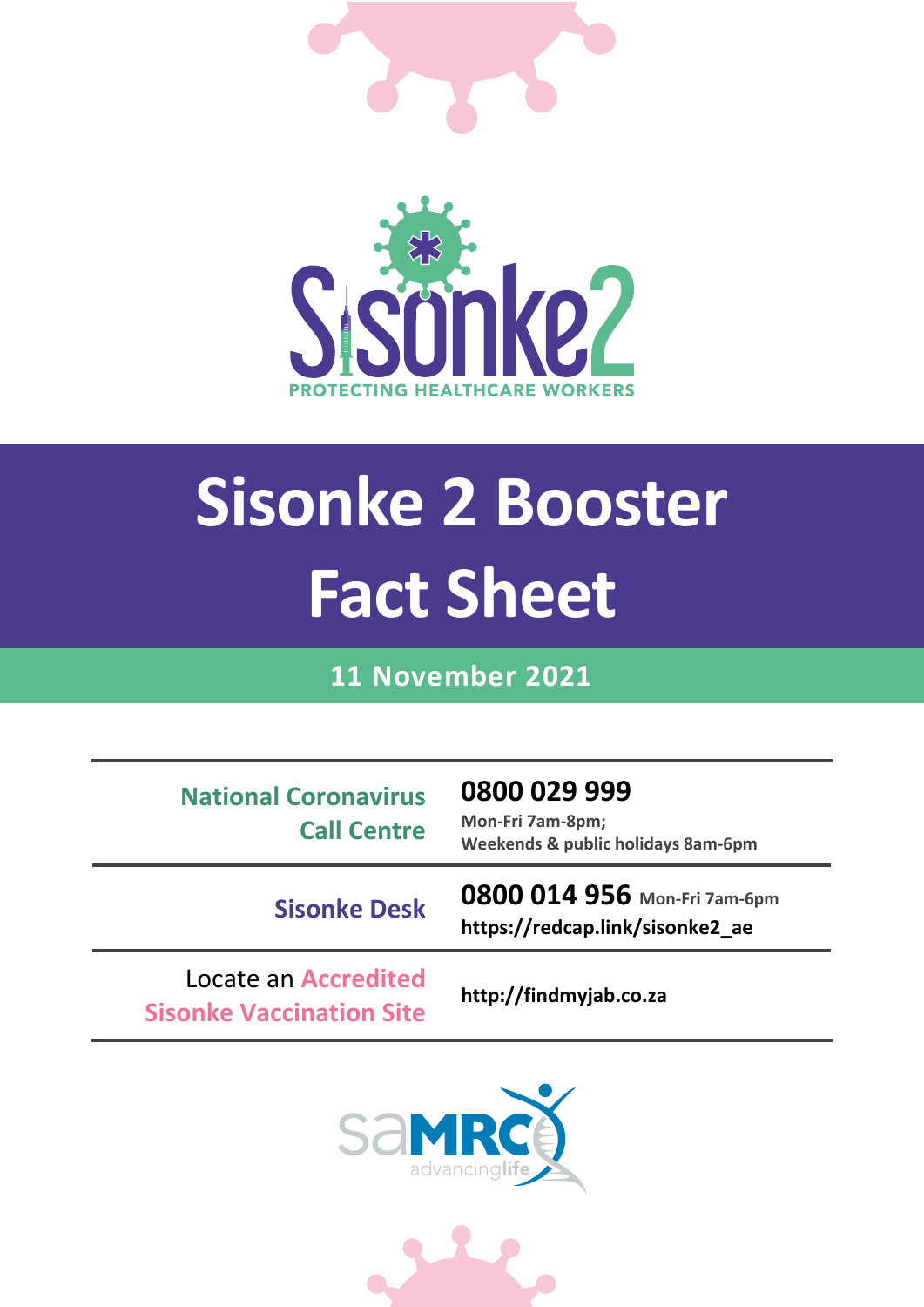## **The Science of Booster Vaccinations**

#### **Why is Sisonke providing booster vaccinations to health workers?**

New evidence from the ENSEMBLE 2 trial shows excellent levels of protection from two doses of the Ad26COV2.S (Janssen® J&J) vaccine given 56 days apart. This global trial in 31 300 participants found 100% protection against severe-critical COVID-19 and 75% protection against symptomatic (moderate-severe) COVID-19. The booster shot was also shown to increase antibody levels. This information comes at a time where there is concern that there might be some waning of effectiveness 6 months after the first dose of the Ad26COV2.S vaccine (Janssen® J&J). We have seen excellent protection demonstrated in Sisonke to date and continue to monitor durability closely.

The US Federal Drug and Food Administration (FDA) now recommends booster vaccinations for people who received a first dose of the J&J vaccine, as well as all health workers who received Pfizer as their primary vaccine regimen. Health workers are highly exposed to COVID-19 and put their lives on the line to care for others during waves. Vaccines provide the best protection we have against COVID-19. It is important that we offer a booster protection in time for a fourth wave which we expect this coming summer.

#### **Why are booster doses of J&J being provided as part of a study?**

The National Vaccination Programme's top priority remains reaching eligible adults who are unvaccinated. As of now less than 40% of adults had been fully vaccinated. To reduce burden on the health system and save lives, the National Programme must focus on providing first vaccinations to as many people, particularly older people, as quickly as possible. Booster doses are otherwise not yet broadly available in South Africa where the priority is to fully vaccinate 70% of the adult population by the end of 2021.

Given the data from the large ENSEMBLE 2 trial, we are now translating this into a real-world effectiveness study to generate more information on the effectiveness of a boost given more 6 months after their first dose. Regulators like our own South African Health Products Authority (SAHPRA) and the National Department of Health take this into account when making decisions about approving vaccine boosters. SAHPRA has provided approval for Sisonke participants to receive boosters as part of a follow-up study (Sisonke 2 Booster) on the basis that there is excellent safety data, immunogenicity data and good efficacy data from clinical trials. Real-world vaccine performance, as monitored in the study, will help SAHPRA and the National Department of Health make informed choices about boosting other adults in 2022.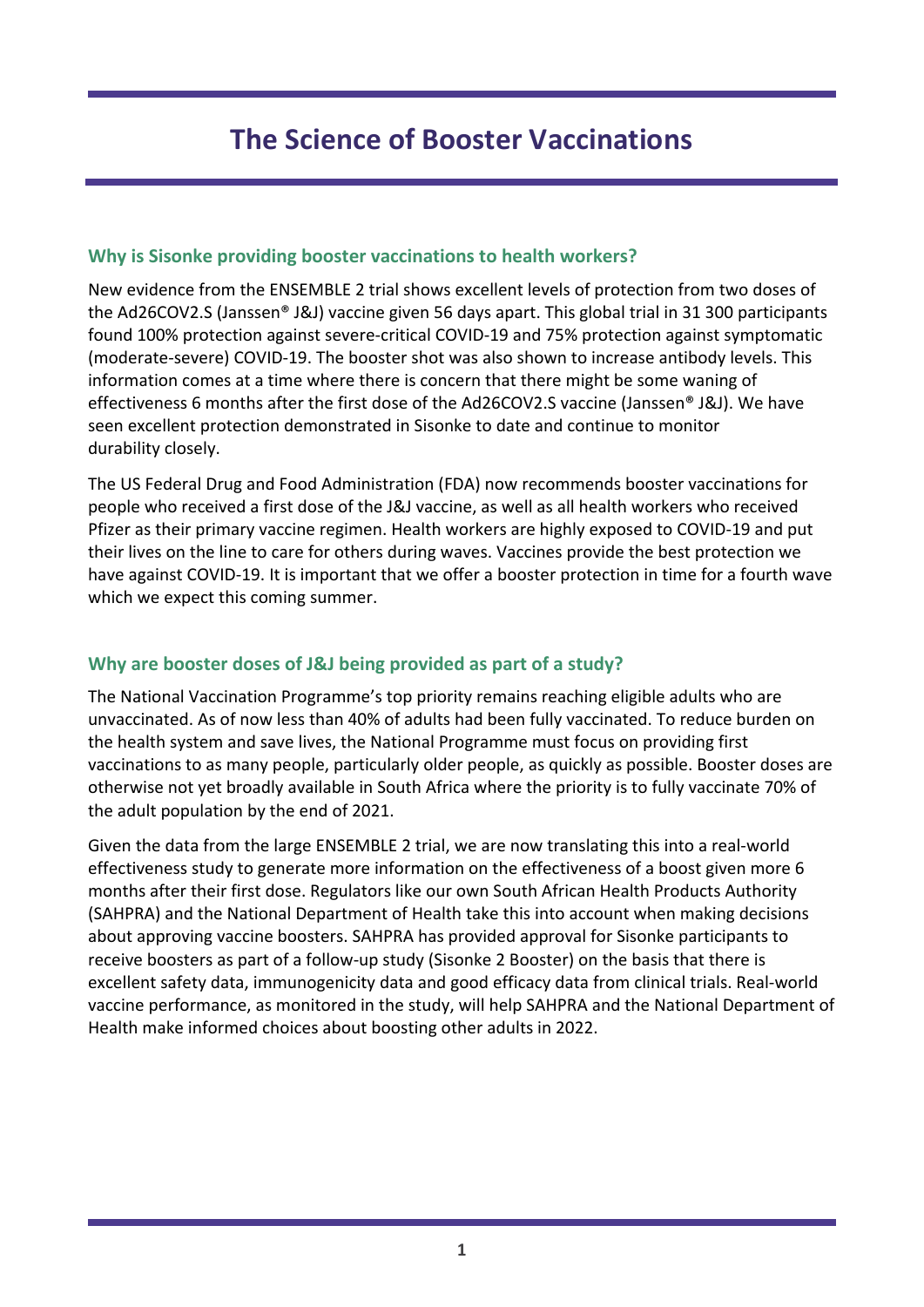#### **I have heard that the National Department might be rolling our booster vaccinations anyway. What are the plans and what booster vaccines will they be offering?**

These plans are provisional. Booster vaccinations with Comirnaty® (Pfizer-BioNTech) full-dose (two shots) or half-dose vaccines (one shot) are under discussion. Globally there is support for both homologous (same vaccine) and heterologous (different vaccines) boosting regimens, although the only booster regimen currently approved by SAHPRA is a homologous JnJ regimen as part of the Sisonke 2 Booster study.

Booster vaccinations with full-dose or half-dose Comirnaty® (Pfizer-BioNTech) may be forthcoming for health workers in the following weeks and months although this has not yet been confirmed. In addition, the SAHPRA and the NDOH will need to review the safety data of mixing vaccines as well as make an assessment as to whether these mix and match combinations are more effective that homologous boosting and what the overall advantage is of doing it this way. More information may be forthcoming from other regions as well.

Your decision to take up a J&J booster vaccination as part of Sisonke 2 is entirely voluntary and requires that you weigh up your occupational exposure to COVID-19, personal vaccine preference and timing of the fourth wave. We understand that this can be a tough decision but hope that this fact sheet provides more information to assist you.

#### **What does the science say about two-dose J&J and mRNA regimens?**

Data shows that a full-dose of Pfizer (two vaccinations at least 21 days apart) is more effective than just one single dose of J&J vaccine in the short term. However, we know that antibody responses after a mRNA vaccine wane from around 4 months, necessitating a third dose or boost, whereas immune responses for the J&J vaccine, while lower in the short-term, are sustained up until 8 months, and may require a boost at that time.

The two dose J&J regimen shows short term efficacy that matches the peak efficacy ever reported for Pfizer and Moderna vaccines and is not an inferior vaccine regimen. It impacts the immune system differently to mRNA vaccines. Immune studies that have compared vaccine responses suggest that it may have greater effects on cell-mediated immunity (not measured by antibody response) and may well show better and more durable long-term protection.

Immune studies looking at immune responses following initial J&J and subsequent Pfizer boosting also confirm increased antibody levels. However, there is still insufficient safety and effectiveness data on this particular regimen (J&J-Pfizer). Authorities are reviewing data on a Pfizer boost in people who had a first dose of the AstraZeneca vaccine – also a viral vector vaccine but decisions are yet to be made.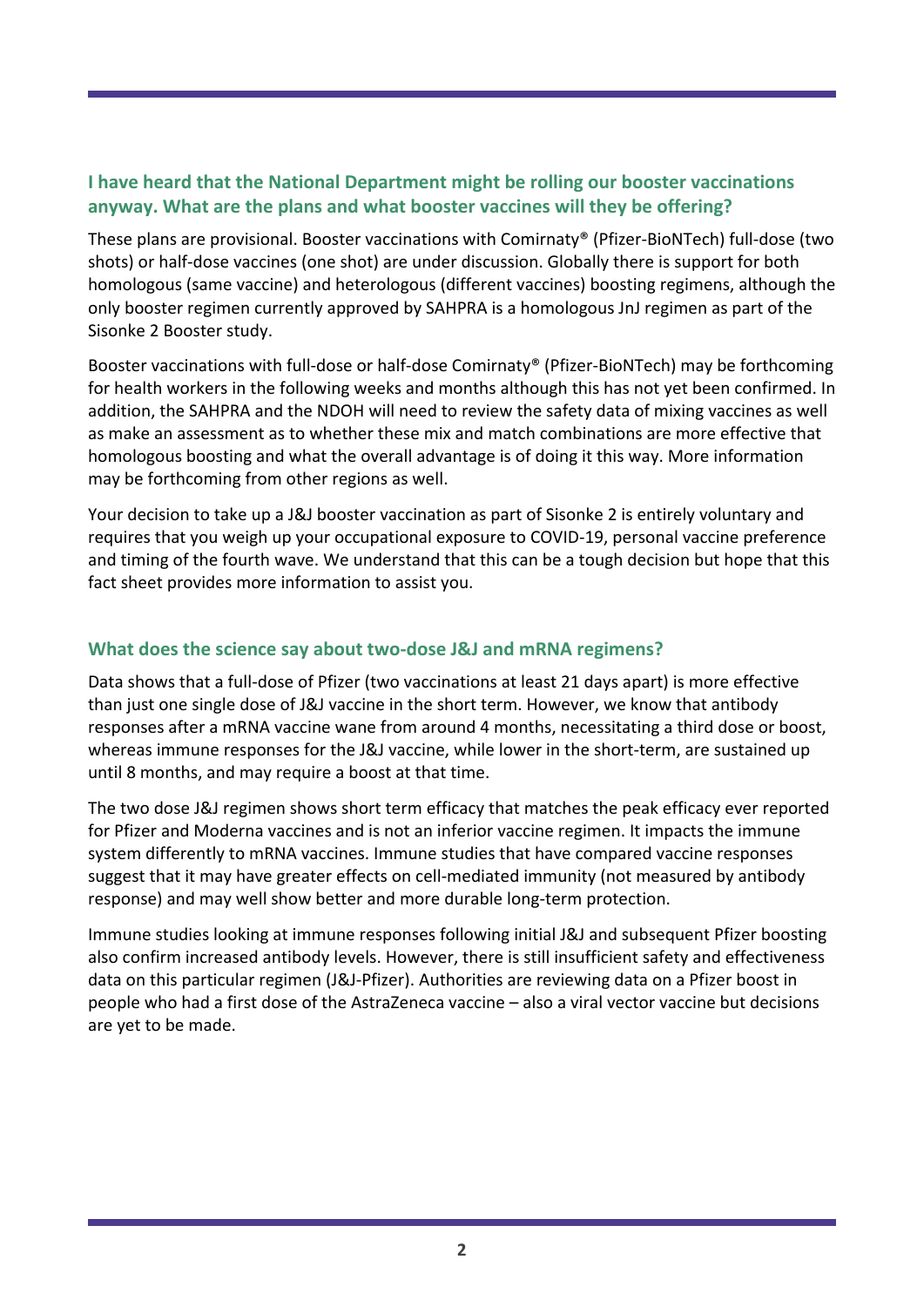## **Sisonke 2 Booster Study Information**

#### **Am I eligible to participate in Sisonke 2?**

If you received a first dose of the JnJ vaccine as part of Sisonke and are over the age of 18 years you will be invited to receive a booster vaccination. Health workers who are pregnant or breastfeeding can safely take part.

If you received a first dose of JnJ outside the Sisonke study will not be invited. If you experienced a serious side-effect, serious allergic reaction or neurological abnormality after the first dose of the vaccine, we ask that you please be in touch with our safety team to complete a detailed evaluation and if appropriate, carefully monitored, booster vaccination.

A small number of people have a history of heparin-induced or vaccine-induced thrombocytopenia (low platelets). These people cannot repeat a J&J vaccination.

Prior medical conditions are in general not an exclusion criterion although we would like to evaluate participants with a history of certain conditions on an individual basis. These include:

- History of cerebral venous sinus thrombosis (clot in the brain)
- Antiphospholipid syndrome
- Any clotting event that followed your first J&J vaccination.

You can contact our safety team directly through the Sisonke Desk or via the Sisonke Vaccination Site champion. Specifically, we wish to reassure our participants living with HIV that the booster dose is safe.

#### **I have already accessed a booster dose of a vaccine. Can I still take part in Sisonke 2?**

Unfortunately no - we are aware that some health workers have accessed unauthorised booster doses of vaccines. At this time safety information on a J&J-Pfizer-J&J regimen is absent and so we cannot offer you a booster. Using multiple ID documents to access unauthorised vaccines means authorities cannot track safety properly. The National Department of Health strongly condemns this practice which may also affect your Vaccination Passport.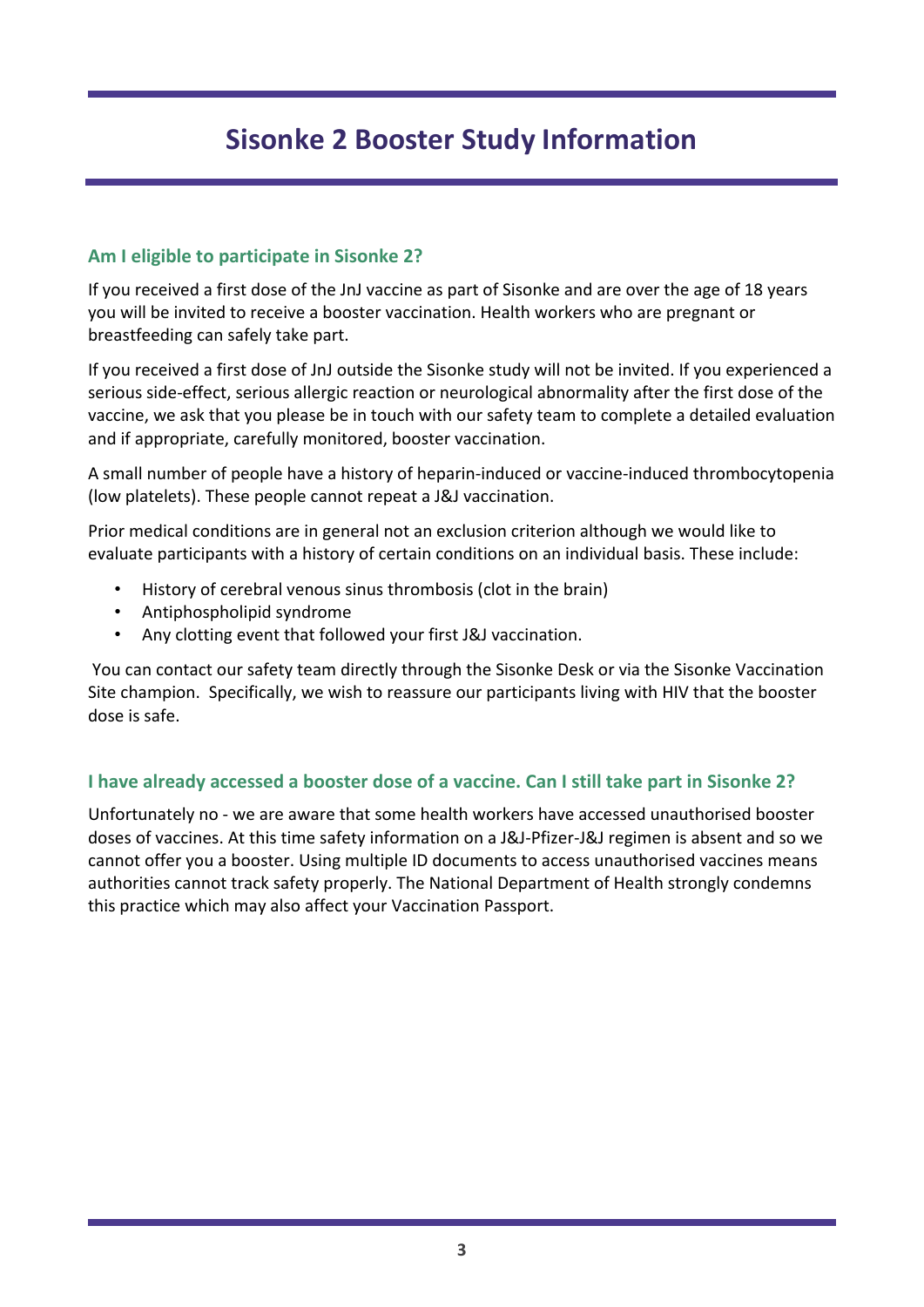#### **When I sign consent what am I agreeing to?**

You are agreeing to receive a full dose booster shot of the Ad26COV2.S vaccine (Janssen® J&J) given at least six months after your first dose. You are also agreeing to having your medical record data reviewed at regular intervals to assess the safety and effectiveness of the vaccine. The study continues up to the end of May 2023. This information is collected in two ways. Should you experience a serious side-effect or usual vaccine side-effects ('reactogenicity') that do not go away after 3 days you are requested to contact the Sisonke Desk so that a safety physician can follow you up and ensure you receive any investigations or care you might need. The Sisonke Desk is open Mondays to Fridays from 07H00 to 18H00 and additional doctors have been added to the team for the duration of the booster vaccinations. You can also reach the Sisonke Desk by clicking on the link which will be sent to you via SMS after your booster dose. The link is: **[https://redcap.link/sisonke2\\_ae](https://redcap.link/sisonke2_ae)**

The second way data are collected is through passive surveillance. Vaccination status, COVID-19 hospitalisations and all deaths registered in the country are tracked weekly by the Sisonke research team through databases such as EVDS, the National Health Laboratory Service and DATCOV using your ID or passport number. If you are identified as having had a breakthrough infection or being admitted with COVID-19 they will be in touch with you and your attending doctors to ensure your safety and best possible care.

#### **I experienced a bad side-effects after my first dose and am concerned. What should I do?**

Many people experienced usual side-effects after the first vaccine including tenderness at the injection site, headache, fever, nausea and dizziness which started around 6 hours after vaccination and resolved within 1-3 days. The good news is that these usual vaccine side-effects are less noticeable after the second dose of the J&J vaccine. This is also the case for other viral vector vaccines like AstraZeneca but different to mRNA vaccines when one may feel worse after the second dose.

Rare side effects are uncommon and include severe allergy ('anaphylaxis') which presents immediately following vaccination and a rare clotting disorder known as Thrombotic (clots) Thrombocytopenia (low platelets) Syndrome (TTS) which presents 3 days to 4 weeks after vaccination. TTS was first described with the AstraZeneca and later with JnJ. Risk factors that may predict this condition have still not been clearly established.

Being aware of the symptoms of TTS can be helpful and ensure people are correctly managed and severe outcomes avoided. Symptoms manifest after 3 days (so after usual vaccine side-effects have resolved) and in the first month and include:

- A new, severe headache especially with vomiting
- Blurred vision, muscle weakness or difficulty speaking
- Swelling of arms and legs
- Severe abdominal pain that does not go away
- A rash of tiny red spots around the site of injection
- A painful or cold leg
- Chest pain or shortness of breath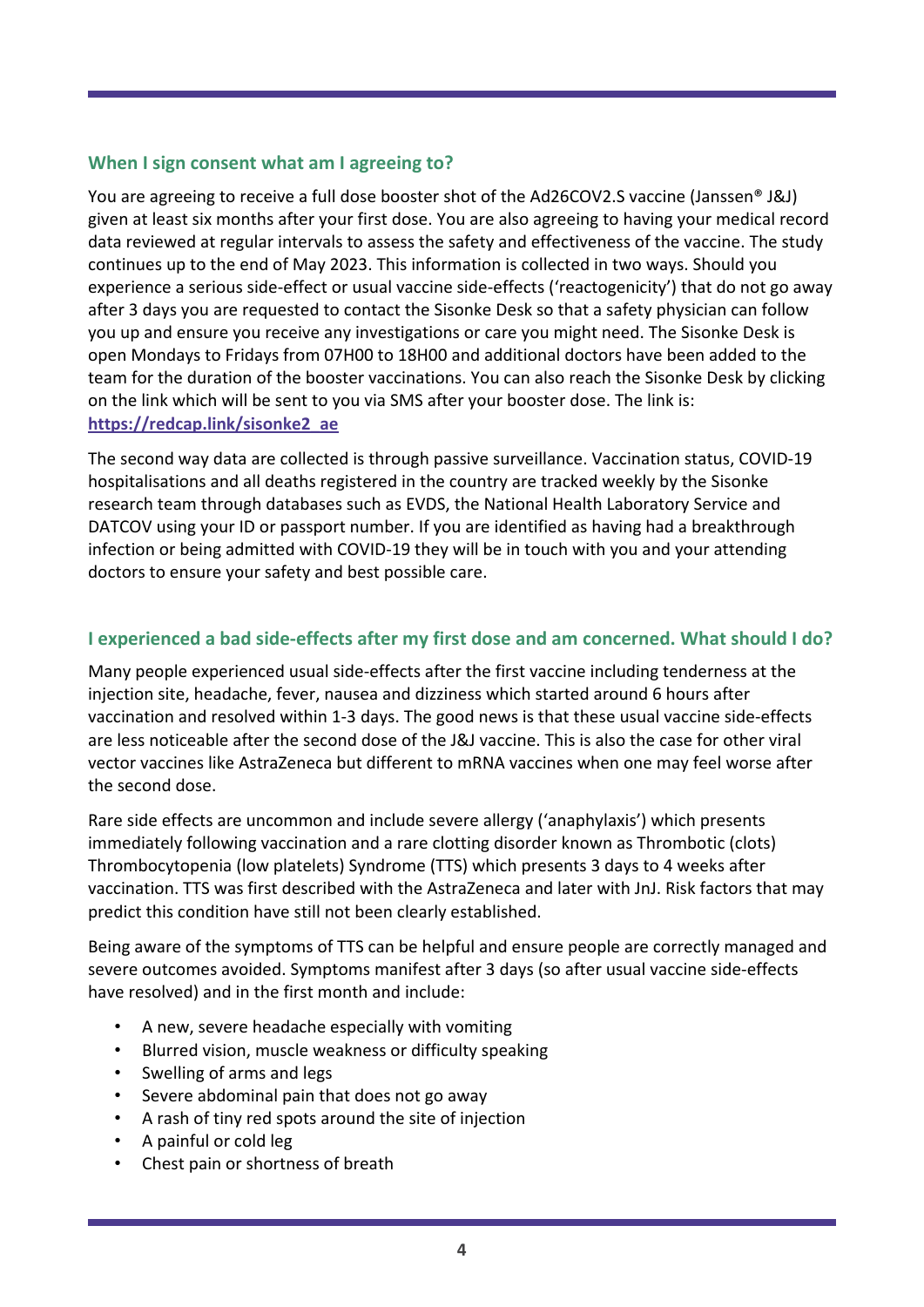If you develop these symptoms following vaccination you should immediately seek care and inform them of your recent vaccination. Your provider must send an urgent platelet count, avoid heparin (medication often used to dissolve clots) and make immediate contact with the Sisonke Desk so we can assign specialists to help manage you safely.

If you are one of the few people who experienced a severe side-effect or allergic reaction that required a doctor visit or admission, please be in touch with our Sisonke Desk and we will ensure you receive a personalised assessment to guide your booster vaccination.

#### **I experienced an allergic reaction to a vaccine in the past. What should I do?**

Please be in touch with a staff member at the Vaccination Site or our Sisonke Desk. Very few people experience such a serious allergy to vaccines that they cannot safely receive a booster vaccine. Detailed guidelines are available to help medical personnel undertake an assessment of your allergy history and if need be, refer to you to specialist staff for vaccination. You will be observed for a period of 15-30 minutes following vaccination and if needed, all National Vaccination Centres have the right equipment and skilled personnel to manage a severe reaction. Booster doses are not associated with an increase in allergic reactions.

#### **I had COVID-19 after my first dose of JnJ vaccine. Should I still get a booster dose?**

You will still get extra benefit from a booster vaccination if you had COVID-19 after your first dose. If you have tested positive for COVID-19 in the past 30 to 35 days, we recommend that you wait for at least 30 days after you tested positive. If you required admission because of COVID-19, we recommend that you discuss the timing of boosting with your health provider.

#### **When can I get my booster?**

Booster vaccinations will be available at selected Vaccinated Sites from Wednesday 10 November until mid-December. We will ensure a minimum period of 6 months between vaccinations.

#### **What can I expect before I receive my booster?**

You can expect to receive a SMS invitation to the Sisonke 2 study. The invitation will contain two links. The first is to the South African Medical Research Council website where you will be asked to read a participant information leaflet. Please take your time to read this carefully and know that participation is entirely voluntary and that your health care will not be compromised in any way should you decided to participate.

Should you wish to take part you will be required to answer 12 questions. Please complete the consent process in one sitting. You will then receive a new vaccination voucher starting with the letters BD- (Booster Dose).

Please work with your facility manager to plan the date of your jab. Up to 400 sites in the public and private sector will be providing Sisonke booster vaccinations ensuring easy access for all Sisonke participants. You can identify an accredited Sisonke Vaccination Site by visiting the second link provided in the invitation: **[http://findmyjab.co.za](http://findmyjab.co.za/)**